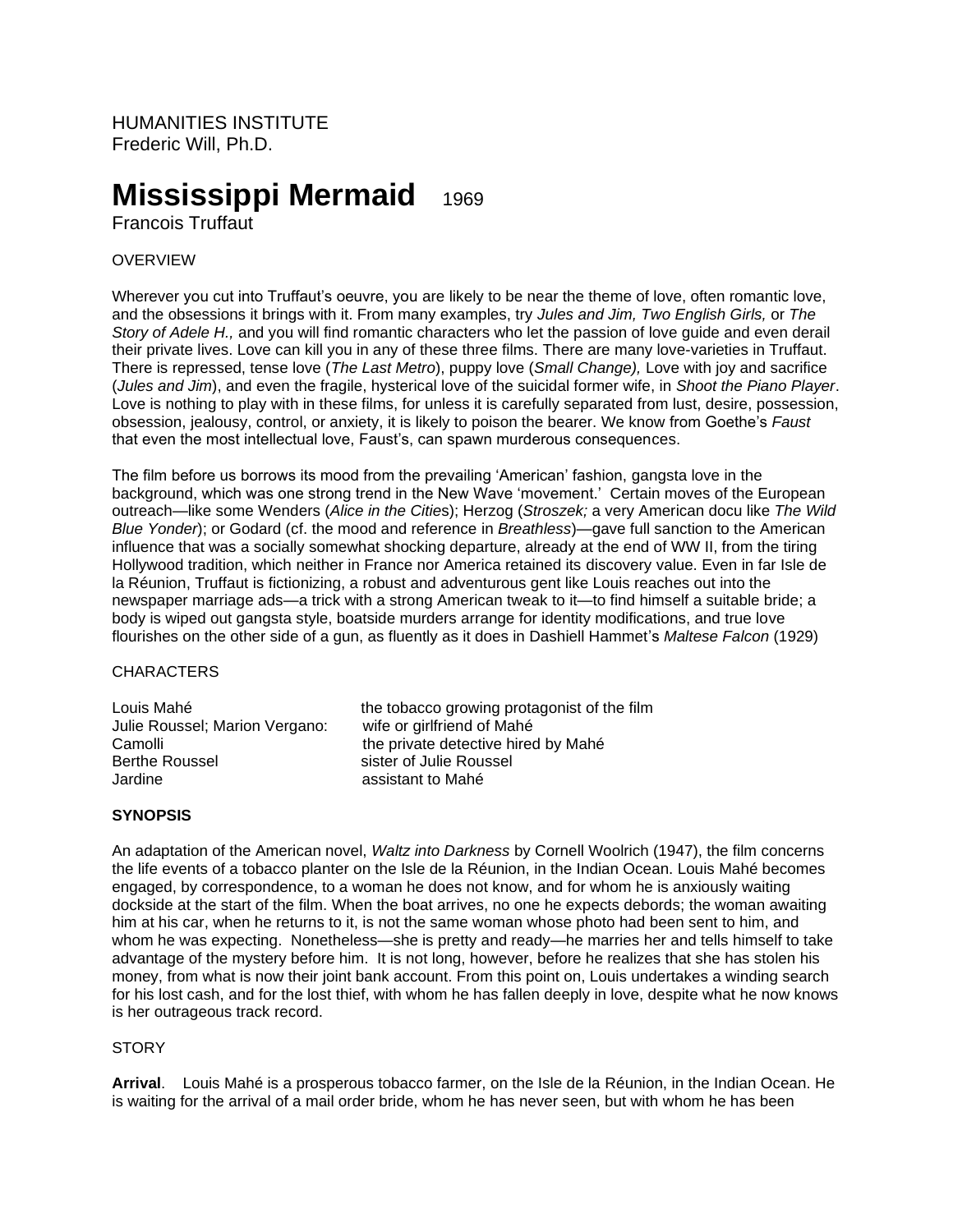corresponding for some time, through the personals column of a French newspaper. (She is arriving from Noumea, the capital of another French Indian Ocean colony, New Caledonia.) A lovely woman appears beside his car, but he does not recognize her, because she does not resemble the photo that has been sent to him. Nonetheless he shrugs off the explanation, that she has sent him a snapshot of a neighbor. They marry, and proceed to settle.

**Shock**. The couple marries, as is their plan, fall in love; convinced that they are on the right track, Louis goes to the bank, with his new bride, and gives her complete access to his bank account. (He even has her face stamped on every package of cigarettes mass produced in his tobacco factory.) Shortly after, Louis receives a furious letter from Berthe, his bride's sister, announcing that she has not heard a word from Julie, and that she demands an immediate explanation. Not much later Berthe arrives, reporting that she saw her sister leave for Réunion on the steamer Mississippi, and still has no word from her. By now, Louis realizes that he has been scammed and bilked; he checks to find that his wife is gone, and that there is no trace of his bank account. A detective is hired, to track down the imposter.

**Break**. Louis goes to the south of France for a vacation, to recover from these shocking events. There he falls seriously ill, and while recuperating in a local Clinique, he watches television, and there sees the imposter of Julie dancing in a nightclub in Antibes. He leaves the Clinique, buys a revolver, and goes to Antibes, where he scales the façade of 'Julie's' hotel, breaks into her room, and prepares to kill her. She puts up no resistance, but simply explains how the mystery of Julie took place: that Marion—the name of the criminal—had indeed a criminal past, and that (at the prodding of her sinister boyfriend, Richard) she had conspired to kill Julie, and substitute herself as the mail order bride. She begs Louis' forgiveness, and is given it. The now reunited couple buy a small car and drive to Aix en Provence, where for some time they hang out, walk in the mountains, and make love.

**Detective** Their idyllic existence is interrupted by the arrival of the private detective Camolli, who has arrived at Aix in search of the impostor in the Mahe case. Mahé urges the detective to drop the case, but Camolli refuses, on the grounds that his legal obligation is now to pursue the mystery to some kind of legal conclusion. At this, seeing a harsh conclusion looming before his idyll, Mahé murders the detective and buries him in the wine cellar of their hide out in Aix.

Flight. From this point on, there is no rest for the couple. They make their way to Lyons, but soon learn that the cops are on their trail. Ultimately, despite Louis' sale of his property in Reunion, the couple finds themselves low on cash, and devises a plan to cross the border into Switzerland, where they will be out of French jurisdiction. Holed up in a small mountain cabin, in deep snow near the crossing into Switzerland, Louis grows very ill. He begins to suspect that Marion is poisoning his coffee, and tries escaping from the cabin, but she catches up with him. She confesses her criminality again, but says he has taught her the meaning of love. After he has regained his strength they continue on toward the Swiss border.

## THEMES

**Deception** Upon arriving at the port, Louis does not see the woman whose photo he has been fixed on. He goes back to his car, and to his surprise sees a beautiful girl standing, waiting for him. She claims to be the Julie he was expecting from the boat. It is a deception.

**Compromise**. Stuck with unclarity, but deeply attracted to the new arrival, Louis proceeds with his plans, gets married, settles down with 'Julie.' He settles too quickly.

**Theft.** Louis boldly invites theft, by providing his wife with complete access to his bank account. She proves her deep duplicity by emptying the account.

**Passion.** Louis is not only excited by the arrival of Julie, but he is excited in general, is a. passionate man, and cannot fall out of love even with someone who is manifestly trying to rob him blind.